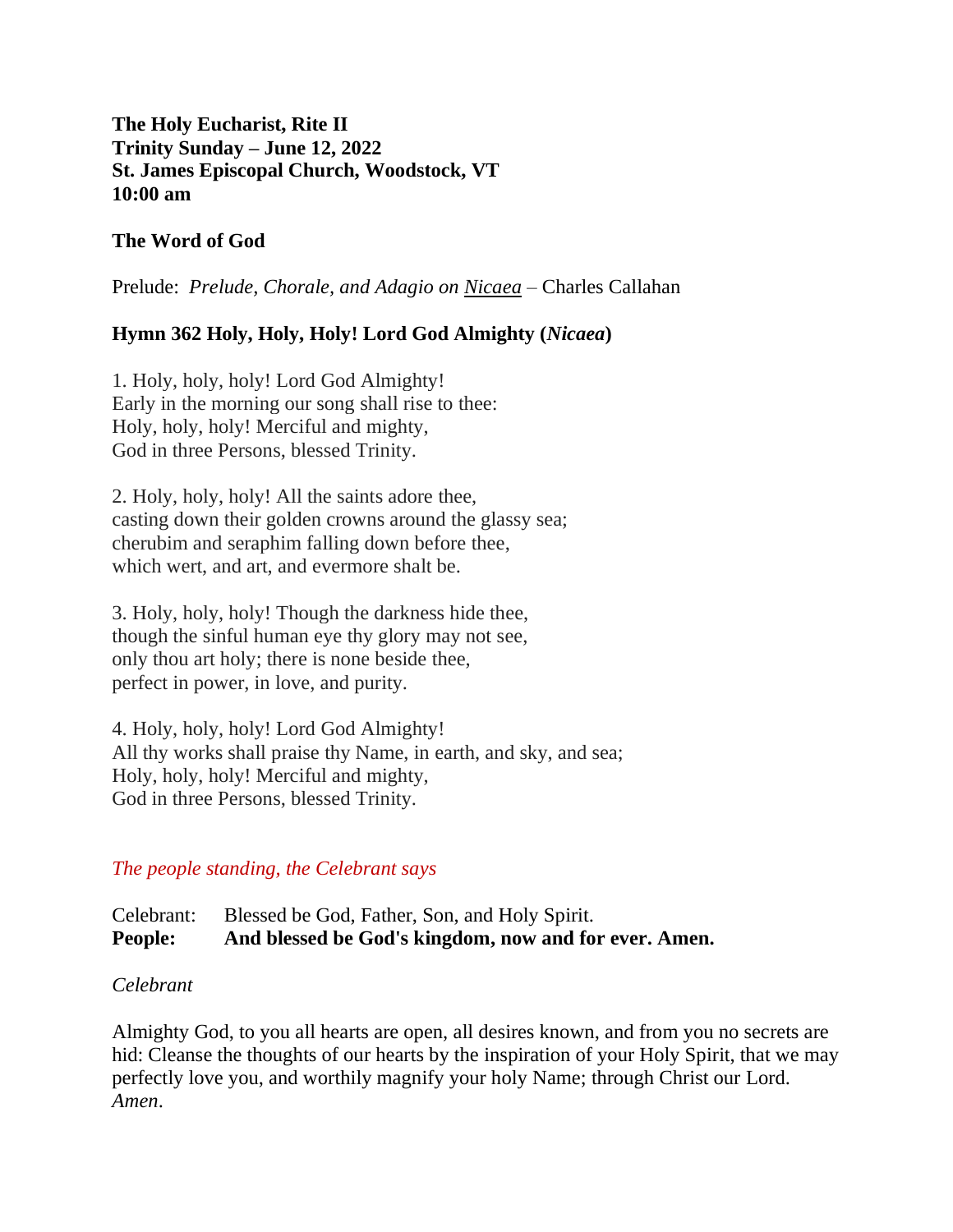#### *Gloria in Excelsis* **(S280,** *The Hymnal 1982***)**

Glory to God in the highest, and peace to his people on earth. Lord God, heavenly King, almighty God and Father, we worship you, we give you thanks, we praise you for your glory. Lord Jesus Christ, only Son of the Father, Lord God, Lamb of God, you take away the sin of the world: have mercy on us; you are seated at the right hand of the Father: receive our prayer. For you alone are the Holy One, you alone are the Lord, you alone are the Most High, Jesus Christ, with the Holy Spirit, in the glory of God the Father. Amen.

#### **The Collect of The Day**

| Celebrant: | The Lord be with you. |
|------------|-----------------------|
| People:    | And also with you.    |
| Celebrant: | Let us pray.          |

Almighty and everlasting God, you have given to us your servants grace, by the confession of a true faith, to acknowledge the glory of the eternal Trinity, and in the power of your divine Majesty to worship the Unity: Keep us steadfast in this faith and worship, and bring us at last to see you in your one and eternal glory, O Father; who with the Son and the Holy Spirit live and reign, one God, for ever and ever. *Amen.*

#### **The First Lesson: Proverbs 8:1-4, 22-31**

Does not wisdom call, and does not understanding raise her voice? On the heights, beside the way, at the crossroads she takes her stand; beside the gates in front of the town, at the entrance of the portals she cries out: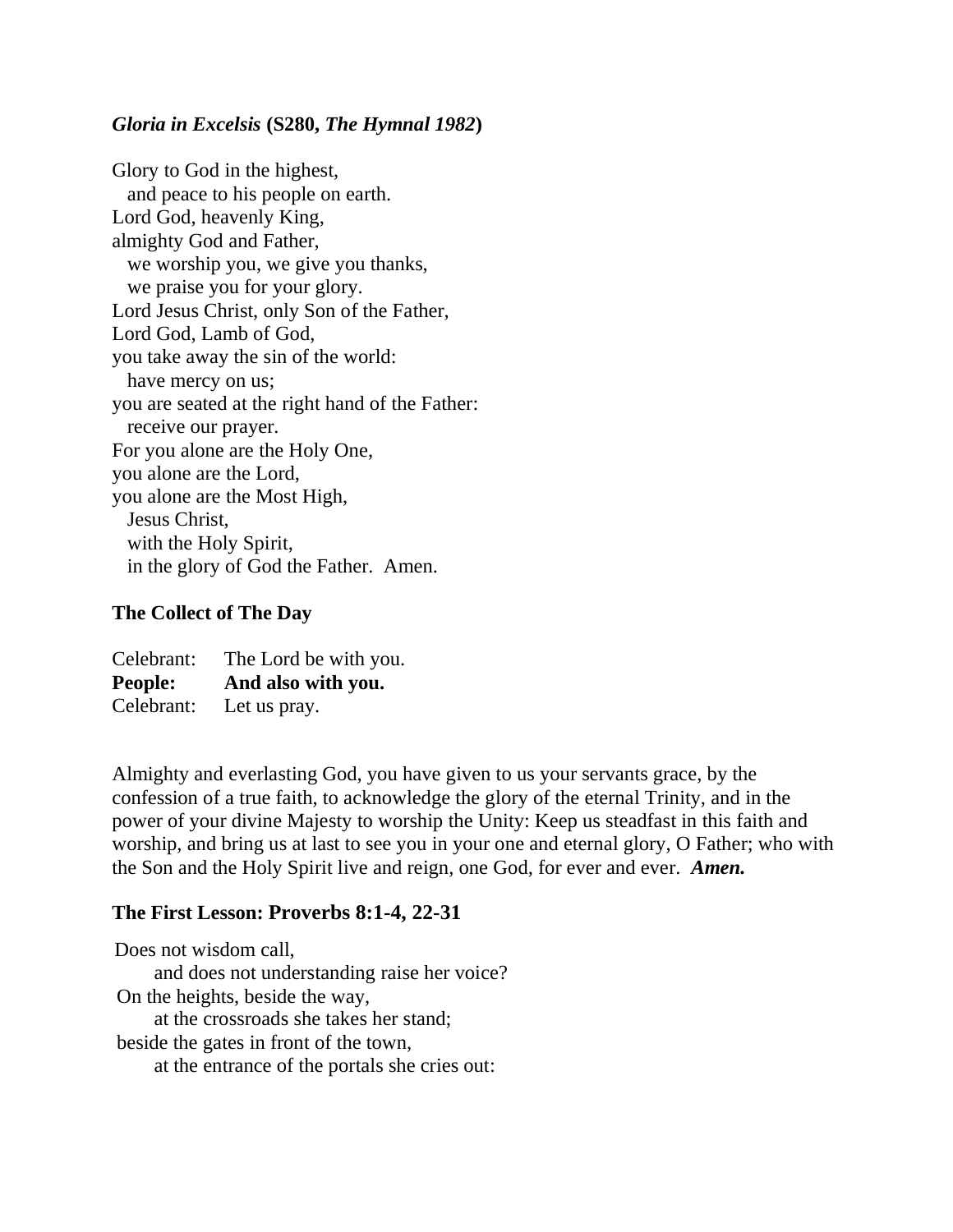"To you, O people, I call, and my cry is to all that live. The Lord created me at the beginning of his work, the first of his acts of long ago. Ages ago I was set up, at the first, before the beginning of the earth. When there were no depths I was brought forth, when there were no springs abounding with water. Before the mountains had been shaped, before the hills, I was brought forth- when he had not yet made earth and fields, or the world's first bits of soil. When he established the heavens, I was there, when he drew a circle on the face of the deep, when he made firm the skies above, when he established the fountains of the deep, when he assigned to the sea its limit, so that the waters might not transgress his command, when he marked out the foundations of the earth, then I was beside him, like a master worker; and I was daily his delight, rejoicing before him always, rejoicing in his inhabited world and delighting in the human race."

#### *The Word of the Lord.*

*People: Thanks be to God.* 

#### **Psalm 8 (BCP, page 592)**

- 1 O LORD our Governor, \* how exalted is your Name in all the world!
- 2 Out of the mouths of infants and children \* your majesty is praised above the heavens.
- 3 You have set up a stronghold against your adversaries, \* to quell the enemy and the avenger.
- 4 When I consider your heavens, the work of your fingers, \* the moon and the stars you have set in their courses,
- 5 What is man that you should be mindful of him? \* the son of man that you should seek him out?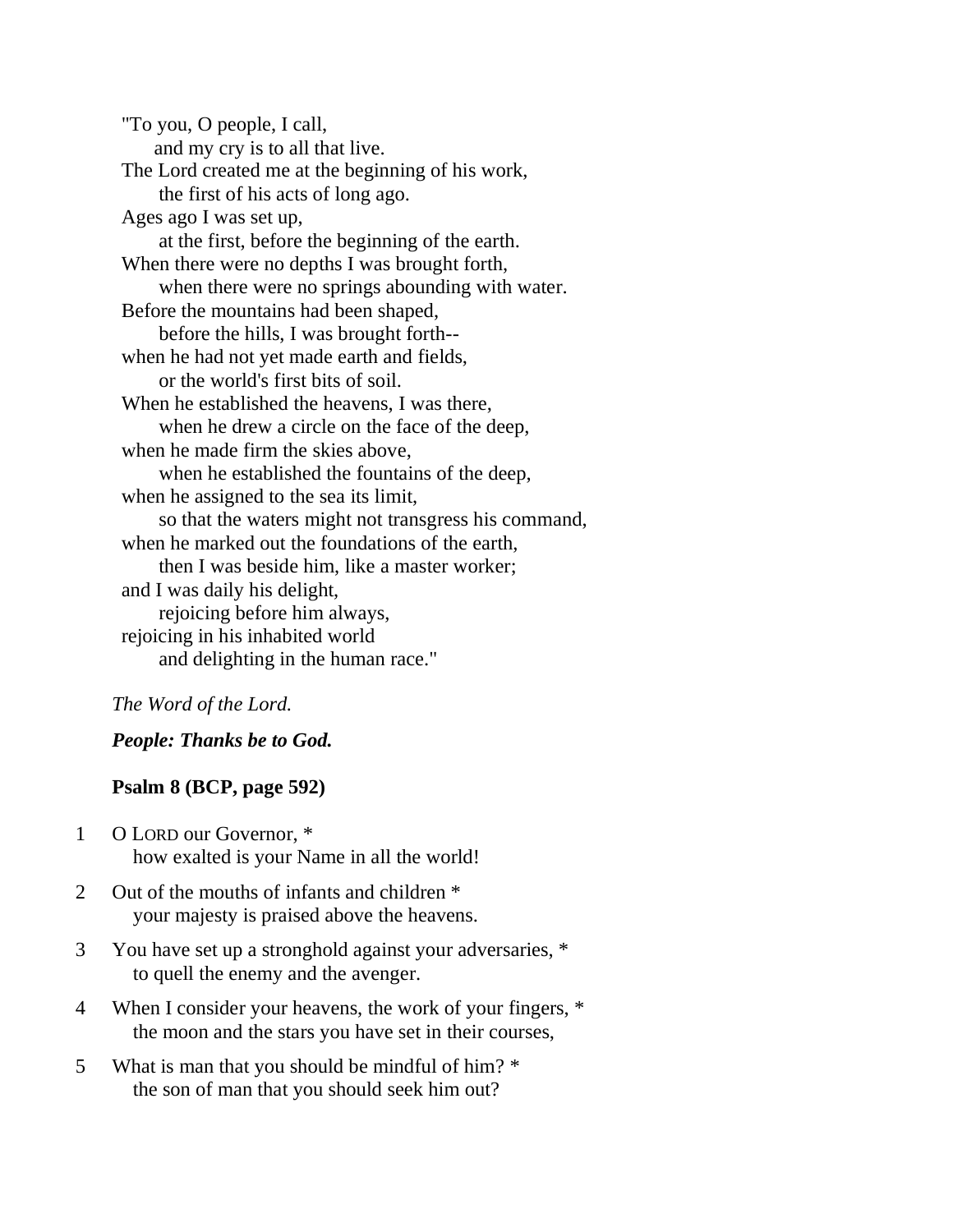- 6 You have made him but little lower than the angels; \* you adorn him with glory and honor;
- 7 You give him mastery over the works of your hands; \* you put all things under his feet:
- 8 All sheep and oxen, \* even the wild beasts of the field,
- 9 The birds of the air, the fish of the sea, \* and whatsoever walks in the paths of the sea.
- 10 O LORD our Governor, \* how exalted is your Name in all the world!

# **The Second Lesson: Romans 5:1-5**

Since we are justified by faith, we have peace with God through our Lord Jesus Christ, through whom we have obtained access to this grace in which we stand; and we boast in our hope of sharing the glory of God. And not only that, but we also boast in our sufferings, knowing that suffering produces endurance, and endurance produces character, and character produces hope, and hope does not disappoint us, because God's love has been poured into our hearts through the Holy Spirit that has been given to us.

# *The Word of the Lord.*

*People: Thanks be to God.* 

# **Sequence Hymn 423 Immortal, Invisible, God Only Wise (***St. Denio***)**

1. Immortal, invisible, God only wise, in light inaccessible hid from our eyes, most blessed, most glorious, the Ancient of Days, almighty, victorious, thy great Name we praise.

2. Unresting, unhasting, and silent as light, nor wanting, nor wasting, thou rulest in might; thy justice like mountains high soaring above thy clouds, which are fountains of goodness and love.

3. To all life thou givest, to both great and small; in all life thou livest, the true life of all; we blossom and flourish, like leaves on the tree, then wither and perish; but nought changeth thee.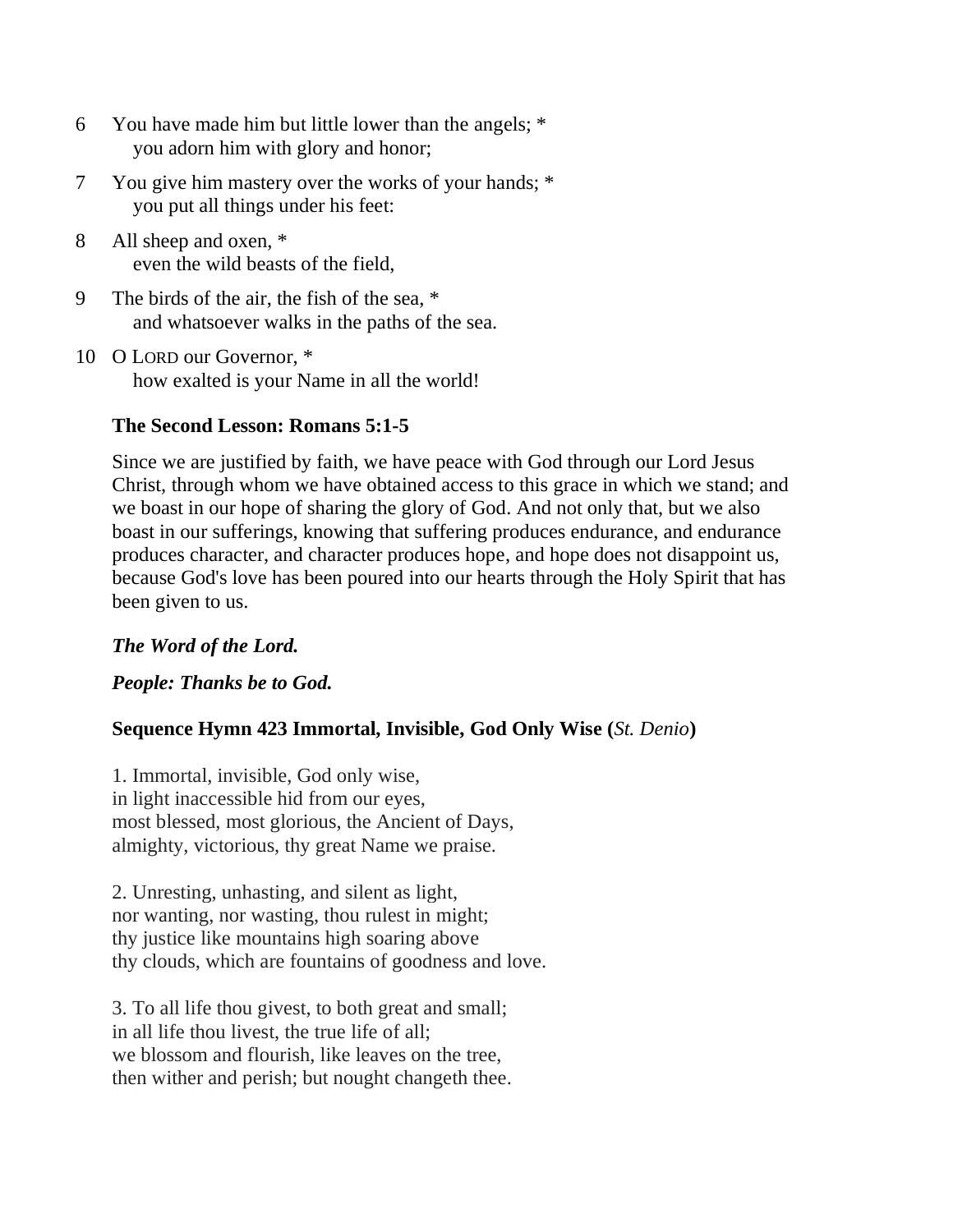4 Thou reignest in glory, thou rulest in light, thine angels adore thee, all veiling their sight; all laud we would render: O help us to see 'tis only the splendor of light hideth thee.

### **Gospel: John 16:12-15**

#### *Please stand as you are able.*

Gospeller: The Holy Gospel of our Lord Jesus Christ according to John. **People: Glory to you, Lord Christ.**

Jesus said to the disciples, "I still have many things to say to you, but you cannot bear them now. When the Spirit of truth comes, he will guide you into all the truth; for he will not speak on his own, but will speak whatever he hears, and he will declare to you the things that are to come. He will glorify me, because he will take what is mine and declare it to you. All that the Father has is mine. For this reason I said that he will take what is mine and declare it to you."

|         | The Gospel of the Lord.            |
|---------|------------------------------------|
| People: | <b>Praise to you, Lord Christ.</b> |

#### **The Sermon: The Rev. Amy Spagna**

**The Nicene Creed (BCP, page 358)** *Please stand as you are able.*

We believe in one God, the Father, the Almighty, maker of heaven and earth, of all that is, seen and unseen. We believe in one Lord, Jesus Christ, the only Son of God, eternally begotten of the Father, God from God, Light from Light, true God from true God, begotten, not made, of one Being with the Father. Through him all things were made. For us and for our salvation he came down from heaven: by the power of the Holy Spirit he became incarnate from the Virgin Mary,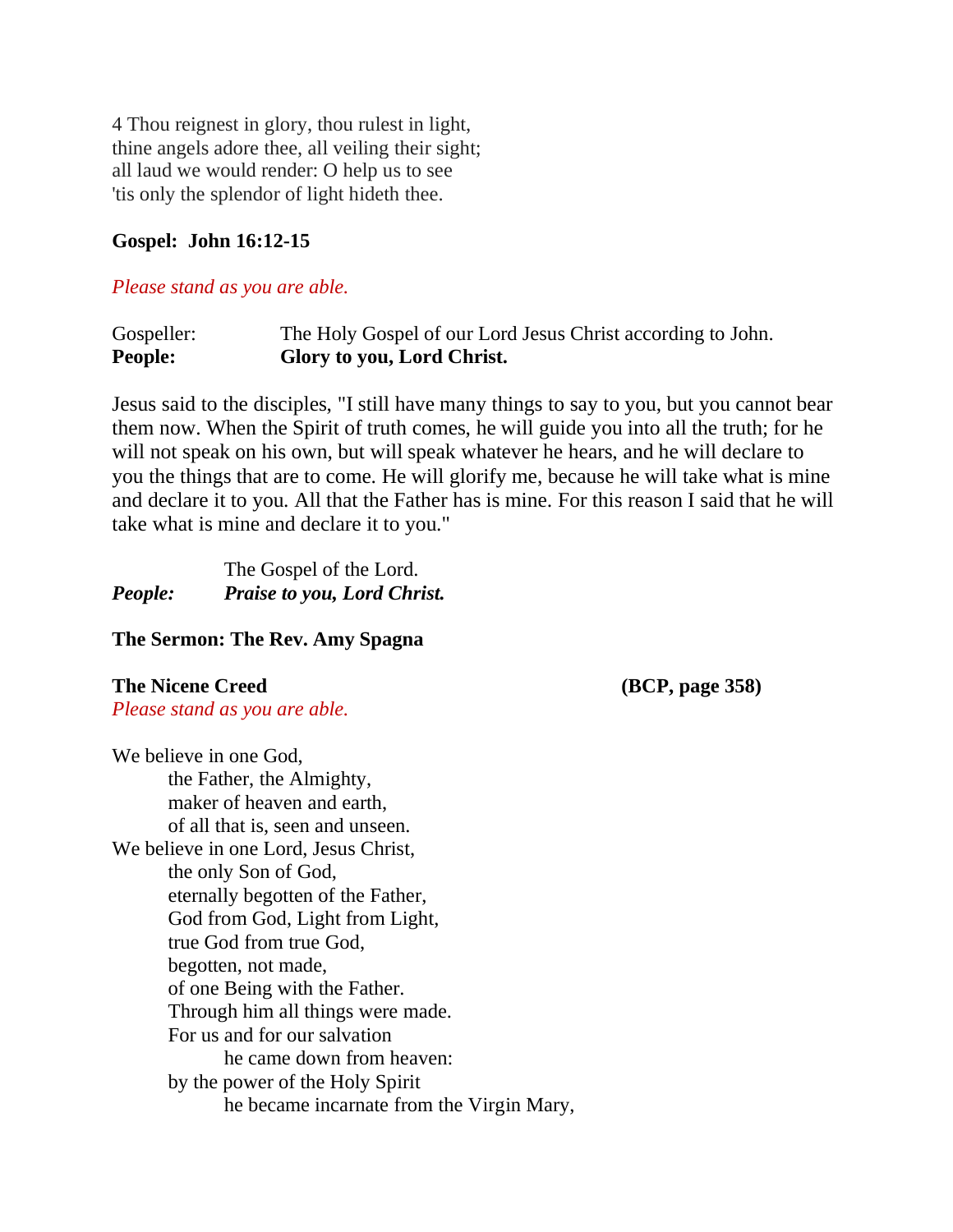and was made man. For our sake he was crucified under Pontius Pilate; he suffered death and was buried. On the third day he rose again in accordance with the Scriptures; he ascended into heaven and is seated at the right hand of the Father. He will come again in glory to judge the living and the dead, and his kingdom will have no end. We believe in the Holy Spirit, the Lord, the giver of life, who proceeds from the Father and the Son. With the Father and the Son he is worshiped and glorified. He has spoken through the Prophets. We believe in one holy catholic and apostolic Church. We acknowledge one baptism for the forgiveness of sins. We look for the resurrection of the dead. and the life of the world to come. Amen.

#### **The Prayers of the People, Form III (BCP, page 387)**

#### *The Leader and People pray responsively*

Father, we pray for your holy Catholic Church; *That we all may be one*.

Grant that every member of the Church may truly and humbly serve you; *That your Name may be glorified by all people*.

We pray for all bishops, priests, and deacons; *That they may be faithful ministers of your Word and Sacraments*.

We pray for all who govern and hold authority in the nations of the world;

*That there may be justice and peace on the earth.*

Give us grace to do your will in all that we undertake; *That our works may find favor in your sight*.

Have compassion on those who suffer from any grief or trouble; *That they may be delivered from their distress.*

Give to the departed eternal rest; *Let light perpetual shine upon them*.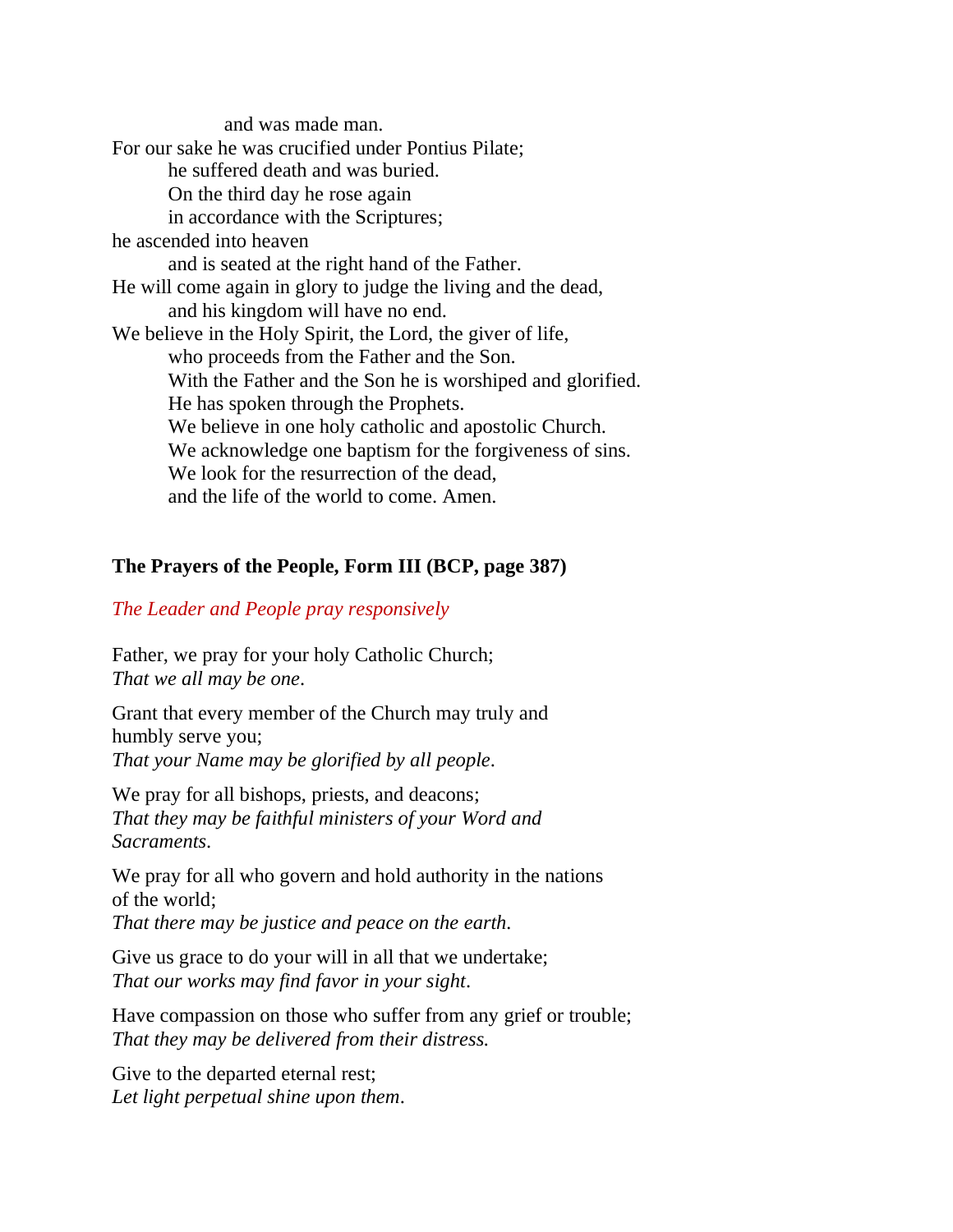We praise you for your saints who have entered into joy; *May we also come to share in your heavenly kingdom*.

Let us pray for our own needs and those of others.

# *Silence*

*The People may add their own petitions.*

*The Celebrant adds a concluding Collect.*

### **Confession of Sin (BCP, page 360)**

#### *The Deacon or Celebrant says*

Let us confess our sins against God and our neighbor.

# *Silence may be kept.*

### *Minister and People*

Most merciful God, we confess that we have sinned against you in thought, word, and deed, by what we have done, and by what we have left undone. We have not loved you with our whole heart; we have not loved our neighbors as ourselves. We are truly sorry and we humbly repent. For the sake of your Son Jesus Christ, have mercy on us and forgive us; that we may delight in your will, and walk in your ways, to the glory of your Name. Amen.

#### *The Bishop when present, or the Priest, stands and says*

Almighty God have mercy on you, forgive you all your sins through our Lord Jesus Christ, strengthen you in all goodness, and by the power of the Holy Spirit keep you in eternal life. *Amen.*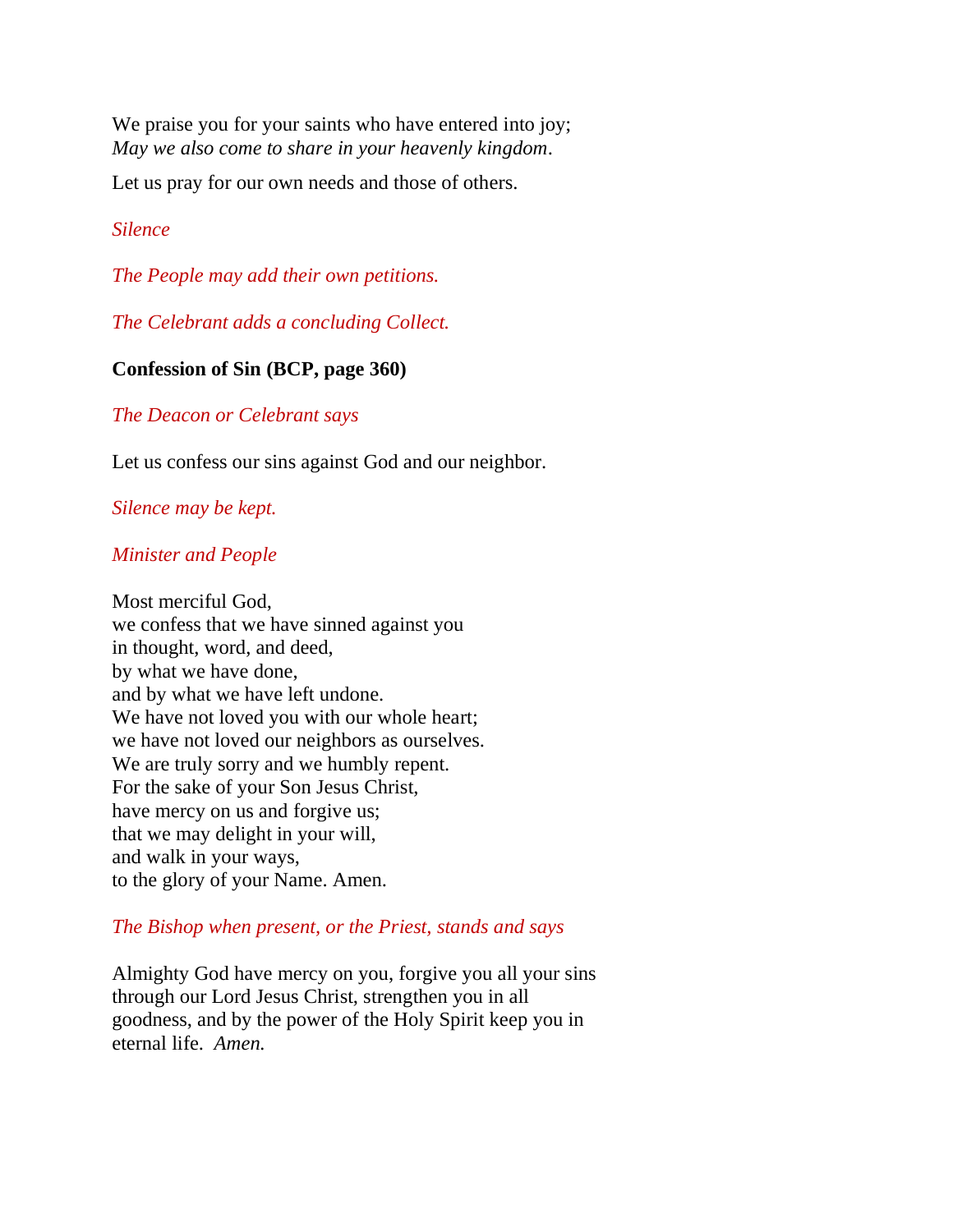# *All stand.*

Celebrant: The peace of the Lord be always with you. *People: And also with you.*

# **The Holy Communion**

Offertory Anthem: *O How Amiable* – Ralph Vaughan Williams

# **The Great Thanksgiving: Eucharistic Prayer B (BCP, page 367)**

# *The People remain standing.*

| Celebrant:     | The Lord be with you.                      |
|----------------|--------------------------------------------|
| <b>People:</b> | And also with you.                         |
| Celebrant:     | Lift up your hearts.                       |
| <b>People:</b> | We lift them to the Lord.                  |
| Celebrant:     | Let us give thanks to the Lord our God.    |
| <b>People:</b> | It is right to give our thanks and praise. |

# *Facing the Holy Table, the Celebrant proceeds*

It is right, and a good and joyful thing, always and everywhere to give thanks to you, Father Almighty, Creator of heaven and earth, through Jesus Christ our Lord. For with your co-eternal Son and Holy Spirit, you are one God, one Lord, in Trinity of Persons and in Unity of Being; and we celebrate the one and equal glory of you, O Father, and of the Son, and of the Holy Spirit.

Therefore we praise you, joining our voices with Angels and Archangels and with all the company of heaven, who for ever sing this hymn to proclaim the glory of your Name:

# **(***Sanctus***: S129,** *The Hymnal 1982***)**

**Holy, holy, holy Lord, God of power and might, heaven and earth are full of your glory. Hosanna in the highest. Blessed is he who comes in the name of the Lord. Hosanna in the highest.**

*The People stand or kneel. The Celebrant continues*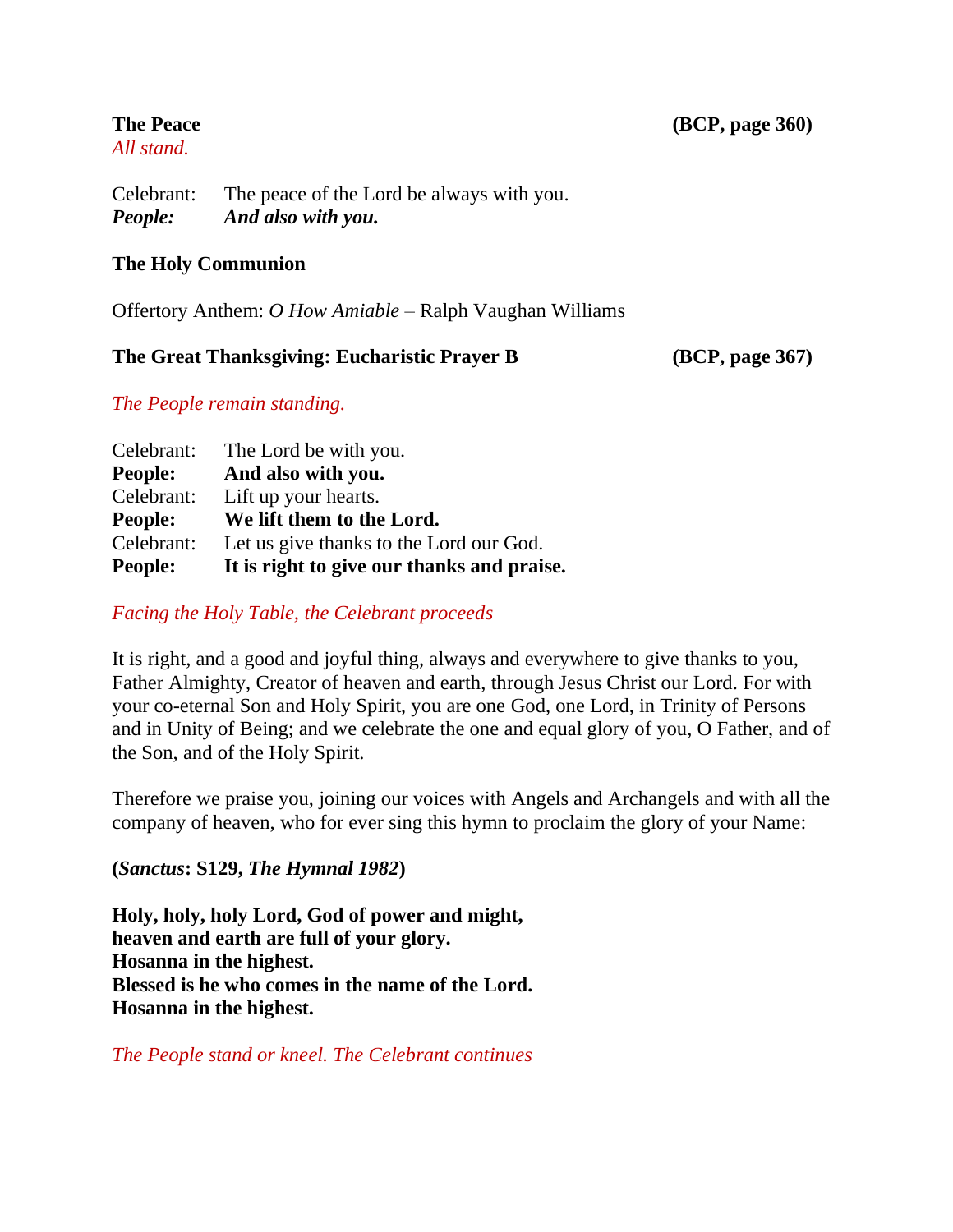We give thanks to you, O God, for the goodness and love which you have made known to us in creation; in the calling of Israel to be your people; in your Word spoken through the prophets; and above all in the Word made flesh, Jesus, your Son. For in these last days you sent him to be incarnate from the Virgin Mary, to be the Savior and Redeemer of the world. In him, you have delivered us from evil, and made us worthy to stand before you. In him, you have brought us out of error into truth, out of sin into righteousness, out of death into life.

On the night before he died for us, our Lord Jesus Christ took bread; and when he had given thanks to you, he broke it, and gave it to his disciples, and said, "Take, eat: This is my Body, which is given for you. Do this for the remembrance of me." After supper he took the cup of wine; and when he had given thanks, he gave it to them, and said, "Drink this, all of you: This is my Blood of the new Covenant, which is shed for you and for many for the forgiveness of sins. Whenever you drink it, do this for the remembrance of me." Therefore, according to his command, O Father,

# *Celebrant and People*

**We remember his death, We proclaim his resurrection, We await his coming in glory;**

#### *The Celebrant continues*

And we offer our sacrifice of praise and thanksgiving to you, O Lord of all; presenting to you, from your creation, this bread and this wine.

We pray you, gracious God, to send your Holy Spirit upon these gifts that they may be the Sacrament of the Body of Christ and his Blood of the new Covenant. Unite us to your Son in his sacrifice, that we may be acceptable through him, being sanctified by the Holy Spirit. In the fullness of time, put all things in subjection under your Christ, and bring us to that heavenly country where, with all your saints, we may enter the everlasting heritage of your sons and daughters; through Jesus Christ our Lord, the firstborn of all creation, the head of the Church, and the author of our salvation.

By him, and with him, and in him, in the unity of the Holy Spirit all honor and glory is yours, Almighty Father, now and forever. **AMEN**.

And now, as our Savior Christ has taught us, we are bold to say,

# *People and Celebrant*

Our Father, who art in heaven, hallowed be thy Name,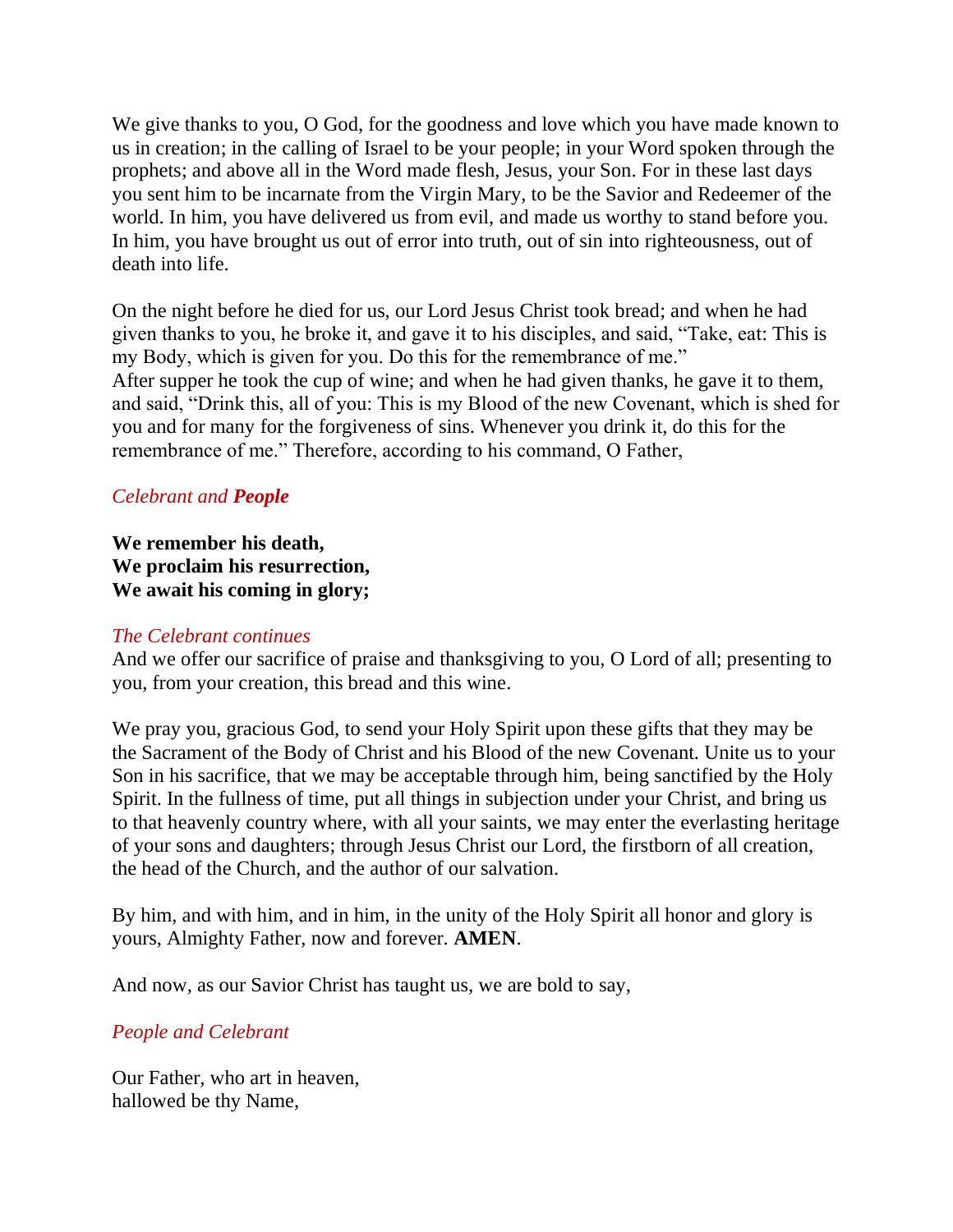thy kingdom come, thy will be done, on earth as it is in heaven. Give us this day our daily bread. And forgive us our trespasses, as we forgive those who trespass against us. And lead us not into temptation, but deliver us from evil. For thine is the kingdom, and the power, and the glory, forever and ever. Amen.

### **The Breaking of the Bread**

### *The Celebrant breaks the consecrated Bread.*

Celebrant: Alleluia. Christ our Passover is sacrificed for us; *People: Therefore let us keep the feast. Alleluia.*

#### *Celebrant:*

The Gifts of God for the People of God. Take them in remembrance that Christ died for you, and feed on him in your hearts by faith, with thanksgiving.

*Those unable to receive communion in person today are invited to say the following Prayer of Spiritual Communion.*

*In union, blessed Jesus, with the faithful gathered at every altar of your Church where your blessed Body and Blood are offered this day, and remembering particularly my own parish and those worshiping there, I long to offer you praise and thanksgiving, for creation and all the blessings of this life, for the redemption won for us by your life, death, and resurrection, for the means of grace and the hope of glory.*

*And particularly for the blessings given me.... I believe that you are truly present in the Holy Sacrament, and, since I cannot at this time receive communion, I pray you to come into my heart. I unite myself with you and embrace you with all my heart, my soul, and my mind. Let nothing separate me from you; let me serve you in this life until, by your grace, I come to your glorious kingdom and unending peace. Amen.*

#### **Post-communion Prayer (BCP, page 365)**

Celebrant: Let us pray.

*Celebrant and People*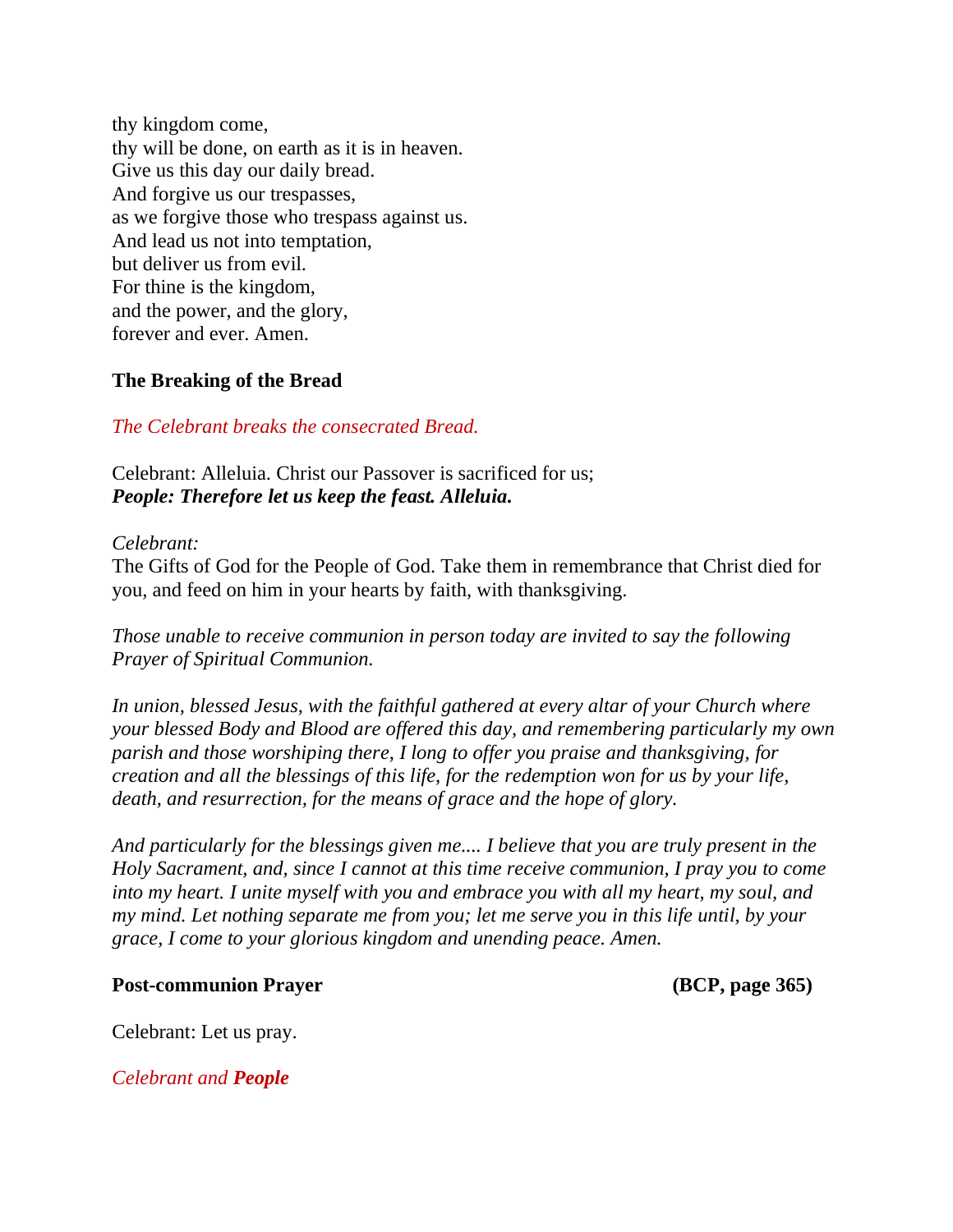Eternal God, heavenly Father, you have graciously accepted us as living members of your Son our Savior Jesus Christ, and you have fed us with spiritual food in the Sacrament of his Body and Blood. Send us now into the world in peace, and grant us strength and courage to love and serve you with gladness and singleness of heart; through Christ our Lord. Amen.

#### *The Bishop when present, or the Priest, may bless the people.*

### **Hymn 366 Holy God, We Praise Thy Name (***Grosser Gott***)**

1. Holy God, we praise thy Name, Lord of all, we bow before thee; all on earth thy scepter claim, all in heaven above adore thee; infinite thy vast domain, everlasting is thy reign.

2. Hark, the loud celestial hymn angel choirs above are raising; cherubim and seraphim, in unceasing chorus praising, fill the heavens with sweet accord: holy, holy, holy Lord.

3. Lo, the apostolic train join, thy sacred Name to hallow; prophets swell the loud refrain, and the white robed martyrs follow; and, from morn till set of sun, through the Church the song goes on.

4. Holy Father, holy Son, Holy Spirit, Three we name thee,

then, adoring, bend the knee and confess the mystery.

5. Christ, thou art our glorious King, Son of God enthroned in splendor; but deliverance to bring though all honors did surrender, and wast of a virgin born humbly on that blessed morn.

6. Thou didst take the sting from death, Son of God, as Savior given; on the cross thy dying breath opened wide the realm of heaven. In the glory of that land thou art set at God's right hand.

7. As our judge thou wilt appear, Savior, who hast died to win us. help thy servants, drawing hear. Lord, renew our hearts within us. Grant that with thy saints we may dwell in everlasting day.

# **Dismissal (BCP, page 366)**

Celebrant: Go in peace to love and serve the Lord. **People: Thanks be to God.**